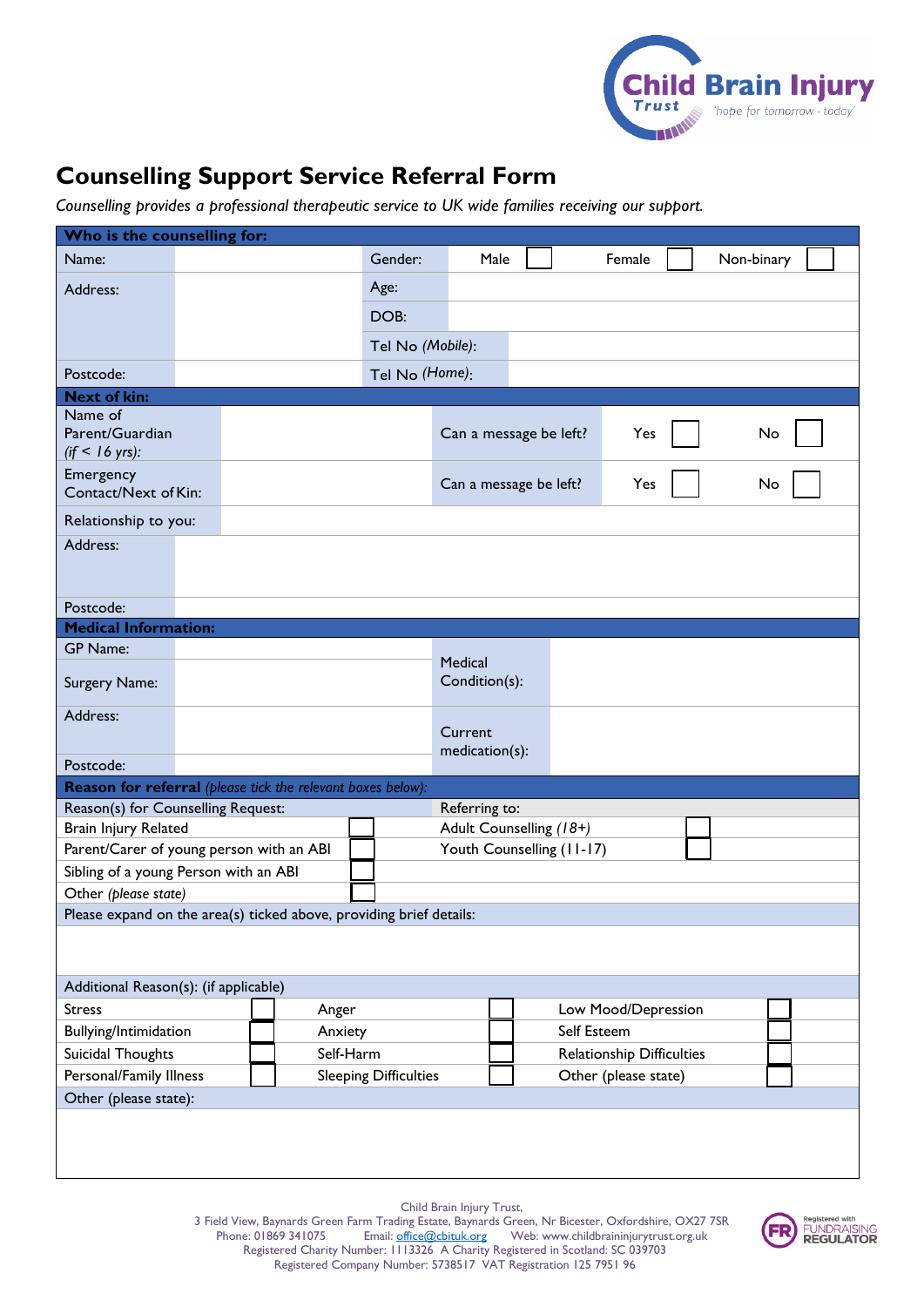

| What issues do you feel counselling might be able to help with? (please tick the relevant boxes below):                                      |          |                 |                              |                    |  |    |  |
|----------------------------------------------------------------------------------------------------------------------------------------------|----------|-----------------|------------------------------|--------------------|--|----|--|
| Confidence:<br>Communicating:                                                                                                                |          |                 |                              |                    |  |    |  |
| Relating to people one-to-one                                                                                                                |          |                 | Self Esteem                  |                    |  |    |  |
| Relating to people in a group                                                                                                                |          |                 | Confidence in a group        |                    |  |    |  |
| Help talking about feelings                                                                                                                  |          |                 | Feelings of powerlessness    |                    |  |    |  |
| Low Mood:                                                                                                                                    | Anxiety: |                 |                              |                    |  |    |  |
| <b>Building motivation</b>                                                                                                                   |          |                 | Developing relaxation skills |                    |  |    |  |
| Help with feelings of despair                                                                                                                |          |                 | Managing stress              |                    |  |    |  |
| What would be a good outcome for you? Any questions or queries?                                                                              |          |                 |                              |                    |  |    |  |
|                                                                                                                                              |          |                 |                              |                    |  |    |  |
|                                                                                                                                              |          |                 |                              |                    |  |    |  |
| <b>Availability</b> (please tick the relevant boxes below):                                                                                  |          |                 |                              |                    |  |    |  |
| When would you like counselling to<br>begin?                                                                                                 |          |                 |                              |                    |  |    |  |
| When are you available for counselling? Please tick all availability:                                                                        |          |                 |                              |                    |  |    |  |
| Monday Evening                                                                                                                               |          |                 | <b>Friday Evening</b>        |                    |  |    |  |
| <b>Tuesday Evening</b>                                                                                                                       |          |                 |                              | Saturday Morning   |  |    |  |
| <b>Wednesday Evening</b>                                                                                                                     |          |                 |                              | Saturday Afternoon |  |    |  |
| Thursday Evening                                                                                                                             |          |                 | Other (please state)         |                    |  |    |  |
| Please state available times:                                                                                                                |          |                 |                              |                    |  |    |  |
| <b>Previous Experience, Contact and Consent:</b>                                                                                             |          |                 |                              |                    |  |    |  |
| Have you previously attended counselling?                                                                                                    |          |                 | Yes                          |                    |  | No |  |
| If yes, please provide further details:                                                                                                      |          |                 |                              |                    |  |    |  |
| Timeframe                                                                                                                                    |          | Organisation:   |                              |                    |  |    |  |
| Number of sessions                                                                                                                           |          | Was it helpful? | Yes                          |                    |  | No |  |
| If no, why not?                                                                                                                              |          |                 |                              |                    |  |    |  |
| Are there any other relevant services currently supporting the client (you) that we may contact? Please detail below:                        |          |                 |                              |                    |  |    |  |
| Agency:                                                                                                                                      |          |                 |                              |                    |  |    |  |
| <b>Contact Name:</b>                                                                                                                         |          |                 |                              |                    |  |    |  |
| Address:                                                                                                                                     |          |                 |                              |                    |  |    |  |
| Telephone Number:                                                                                                                            |          |                 |                              |                    |  |    |  |
| Notes:                                                                                                                                       |          |                 |                              |                    |  |    |  |
| Agency:                                                                                                                                      |          |                 |                              |                    |  |    |  |
| <b>Contact Name:</b>                                                                                                                         |          |                 |                              |                    |  |    |  |
| Address:                                                                                                                                     |          |                 |                              |                    |  |    |  |
| Telephone Number:                                                                                                                            |          |                 |                              |                    |  |    |  |
| Notes:                                                                                                                                       |          |                 |                              |                    |  |    |  |
| <b>Risk:</b>                                                                                                                                 |          |                 |                              |                    |  |    |  |
| Are there any current risks we should be aware of?                                                                                           |          |                 | Yes                          |                    |  | No |  |
| If yes, please detail below including any prior and/or current risk management plans/involvement of other agencies (eg: social<br>services): |          |                 |                              |                    |  |    |  |
|                                                                                                                                              |          |                 |                              |                    |  |    |  |
|                                                                                                                                              |          |                 |                              |                    |  |    |  |